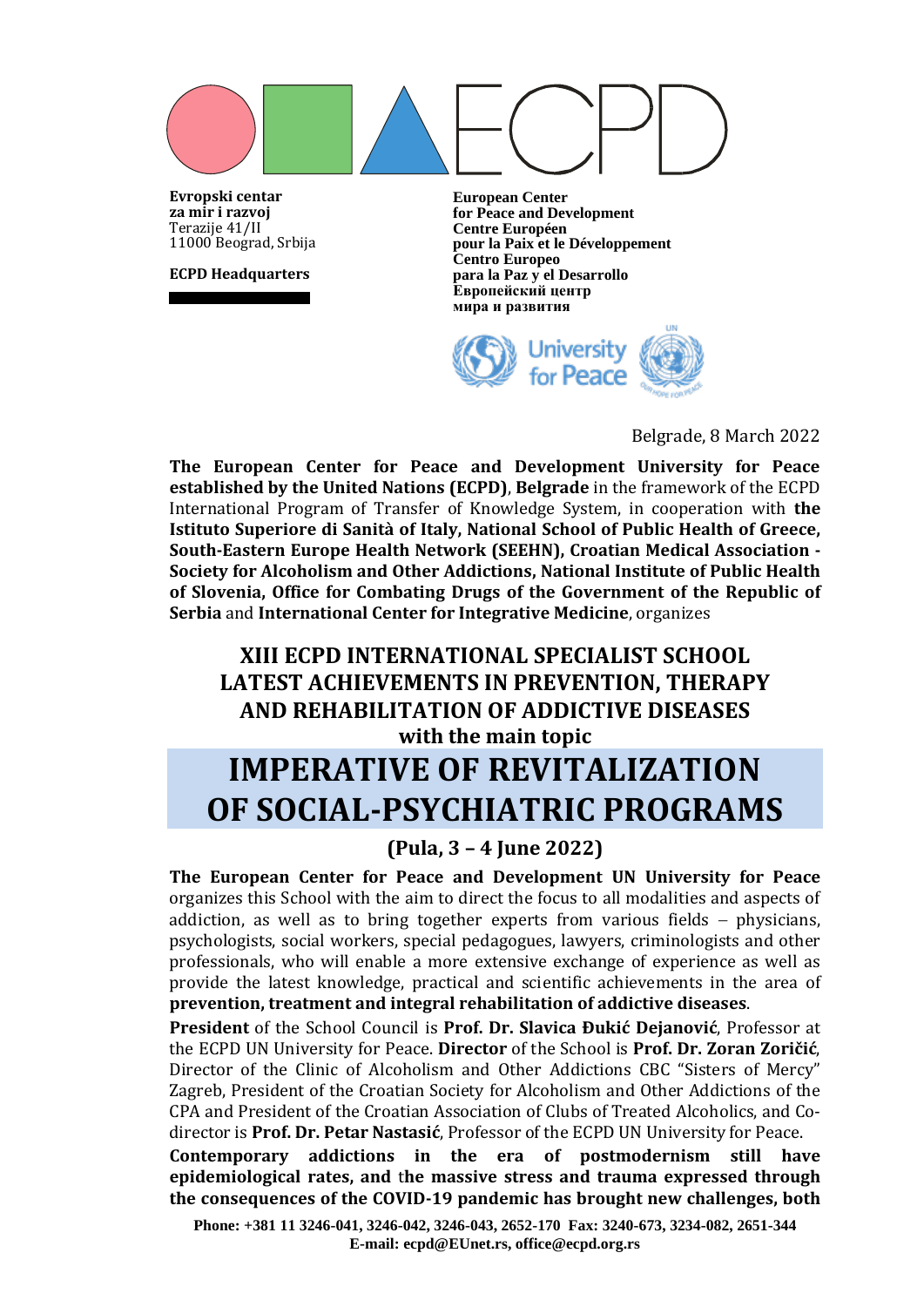**to society as a whole and to the psychiatric and addiction professions.** Humanity will undoubtedly change significantly after the COVID-19 pandemic. Consideration of these changes will take a long time and the question is what changes, challenges and solutions we will face in the treatment of addictions and disorders caused by the use of psychoactive substances. How, above all, to fight the backwardness and setbacks in the treatment of addictions during the still ongoing pandemic, with the obvious global impoverishment of almost all resources.

In the 1960s and 1970s, a comprehensive social-psychiatric model was developed in the region of the former Yugoslavia, which achieved multidisciplinary treatment of psychiatric problems. In the field of alcoholism, these changes reached the level of a revolution, because they brought the replacement of the medical model with a social psychiatric one. In the eighties, this model was enriched with system components, so that a model was obtained that followed, and often took the lead in relation to Europe and the world.

State anomie, economic transition, global economic crisis, changing priorities of health and social services, dominance of medicalization at the expense of sociopsychotherapeutic programs, have created an unfavorable social context, in which there has been regression and in some cases disintegration of socio-psychiatric framework im therapeutic institutions.

After the end of the era or the century of the brain and after the expectations from pharmacy are not met, the imperative of revitalizing the model of social psychiatry is set again, which alone can qualitatively and quantitatively contribute to the rehabilitation of social and psychological problems. It is time in therapeutic institutions to move from the status quo that offers form - usually without content, to a truly holistic, multidisciplinary functioning of psychiatry and addictology. In the period of these attempts, the COVID-19 pandemic era arrives, which largely stops the processes of revitalization, and even extinguishes the achieved results.

Citizens affected by addiction are considered high-risk populations for both COVID-19 infection and mortality. According to the literature and based on our experience, there are new approaches in therapy offered to people with addiction during the COVID-19 pandemic, but many of them have been implemented incompletely and need to be assessed while adapting to the next phases/waves of the pandemic.

New efforts and programs to care for people suffering from addictions in the post-COVID era must bear in mind that this is a group of people who are very vulnerable from an economic, social and health point of view.

This step of revitalization requires sensitization of everyone in the field of psychiatry and society, as well as education of young psychiatrists and professionals from helping professions, in order to better redefine the framework of treatment, rehabilitation and prevention in crisis conditions, as well as adopting treatment for comorbid disorders.

### **Program**

Program of the School includes the following main topics:

- **(I) MASS TRAUMATISM (COVID-19 PANDEMIC) AND ADDICTION DISEASES**
	- **Imbalances of the ecosystem approach to addictions in times of COVID crisis**
	- **Modern psycho-pharmacological therapy of addiction during the COVID-19 Pandemic**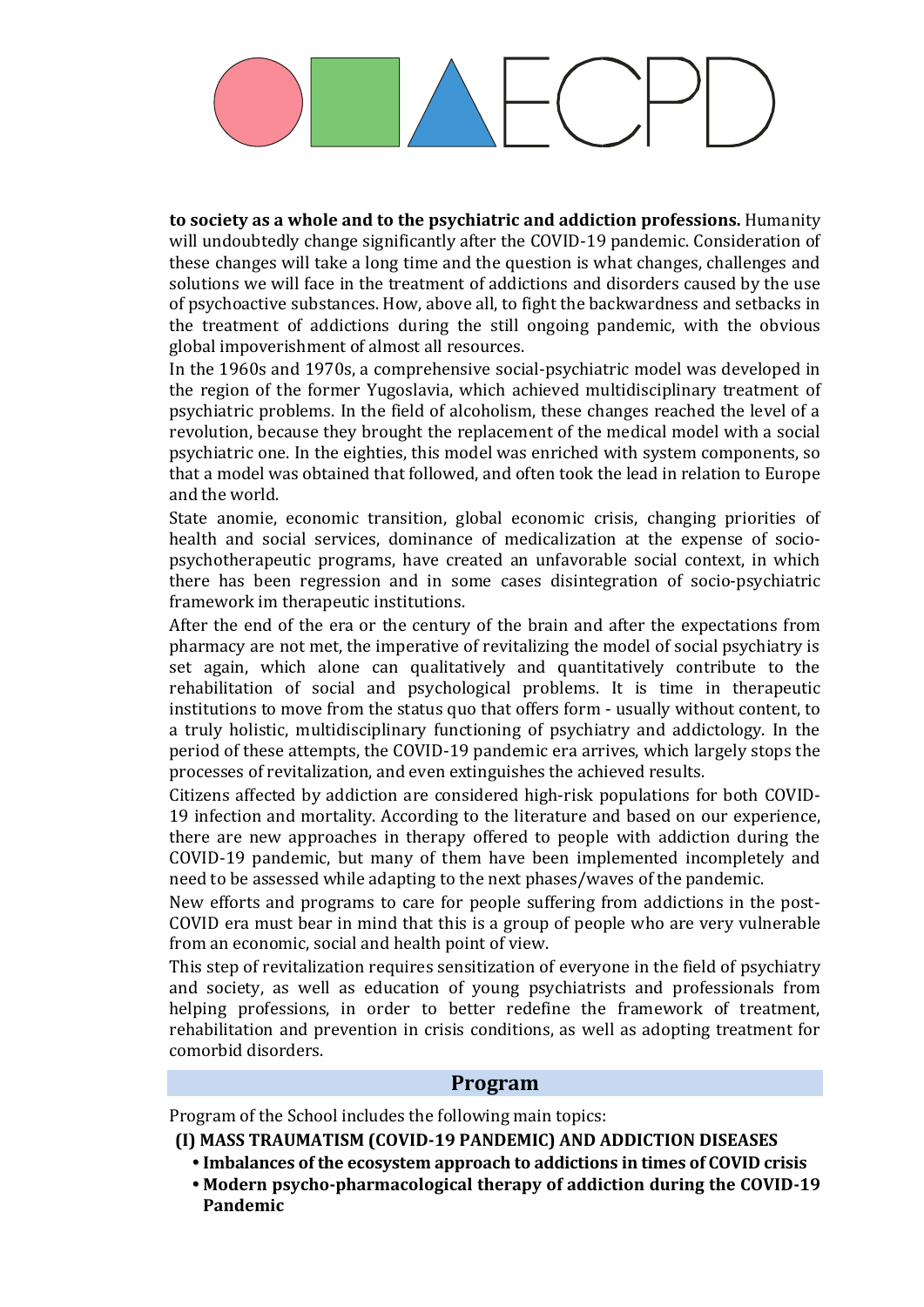- **Substitution therapy - the role of Buprenorphine in the socialization of heroin addicts**
- **Alcoholism - old or new pandemic**
- **Adaptation of harm-reduction programs during the COVID-19 Pandemic**
- **Comorbidity of addiction and affective disorders**
- **Online interventions in the age of COVID-19**
- **(II) INTERDISCIPLINARITY/TRANSDISCIPLINARITY OF ADICTOLOGY**
	- **Sustainable Development Goals - UN Agenda 2030 and Addiction Diseases**
	- **Inter/transdisciplinarity and collaborative work in the community**
	- **Multisectoral approach and decentralization in the field of drug policies in the Republic of Serbia**
	- **The impact of government interventions on the prevalence of addiction**
	- **Intergenerational trauma and addiction diseases**
	- **Potentials and possibilities of medical sociology and social ecology for the issue of addiction**
	- **Can addictology be better after the COVID-19 Pandemic experience**
- **(III) IMPERATIVE OF REVITALIZATION OF SOCIAL-PSYCHIATRIC PROGRAMS**
	- **The importance of connecting social protection and public health in the local community**
	- **Practical aspects of cooperation between health sector, social services and non-governmental organizations**
	- **Creating a support network in the local community oriented towards healthy lifestyles**
	- **Group therapy and/or self-help groups**
	- **Social and professional identity of addictologysts**

### **Lecturers**

- **Prof. Dr. Slavica Đukić Dejanović**, former Minister in the Government of the Republic of Serbia and Professor at the ECPD UN University for Peace, Belgrade
- **Prof. Dr. Zoran Zoričić**, Director of the Clinic of Alcoholism and Other Addictions CBC "Sisters of Mercy" Zagreb, President of the Croatian Society for Alcoholism and Other Addictions of the CPA and President of the Croatian Association of Clubs of Treated Alcoholics
- **Prof. Dr. Petar Nastasić,** Professor of the ECPD UN University for Peace, Belgrade
- **Prof. Dr. Mila Goldner Vukov**, Member of the Royal Australian and New Zealand College of Psychiatrists
- **Prof. Dr. Luca Rosi,** Istituto Superiore di Sanità, Rome, Italy
- **Prof. Dr. Andrej Kastelic**, President of the Global Addiction Association (GAAD) and Head of the Centre for Treatment of Drug Addiction of the University Psychiatric Clinic in Ljubljana
- **Prof. Dr. Nera Zivlak Radulović**, Head of Psychiatric Clinic, University Clinical Centre of the Republic of Srpska
- **Dr. Zdenka Čebašek-Travnik**, former President of the Medical Chamber of Slovenia, Head of Interdisciplinary Group - Alcohol and Mental Health, National Institute of Public Health, Slovenia
- **Prof. Dr. Nikša Dubreta**, Chair of Department of Sociology, University of Zagreb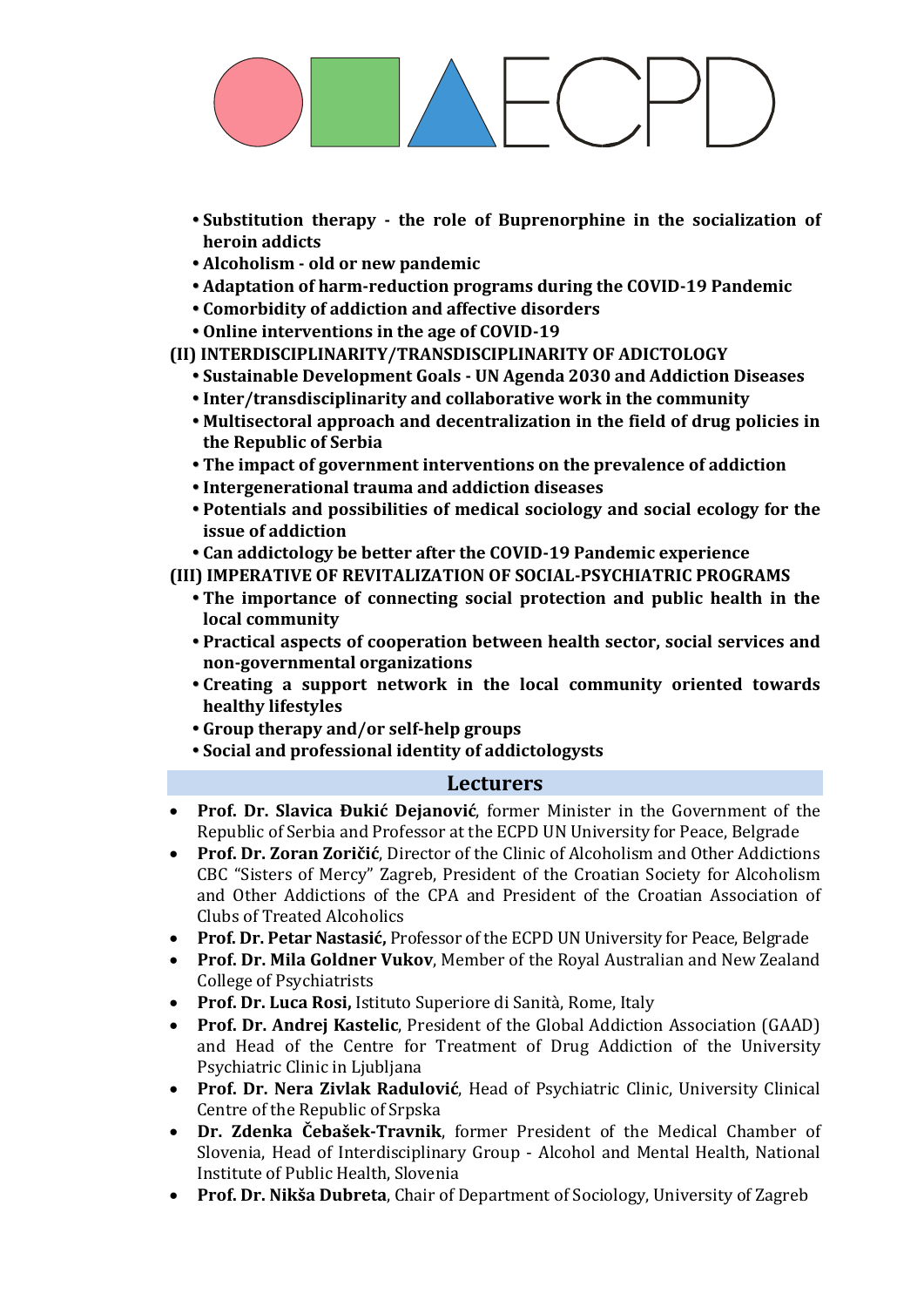- **Prof. Dr. Verica Jovanovic,** Director of the Institute of Public Health of Serbia "Dr Milan Jovanovic Batut"
- **Mr. Milan Pekić,** Director of the Office for Combating Drugs of the Government of the Republic of Serbia
- **Ass. Prof. Dr. Olivera Vuković**, Institute of Mental Health, Belgrade
- **Prof. Dr. Srđan Milovanović,** Clinical Center of Serbia, University Psychiatry Clinic
- **Prof. Dr. Nermana Mehić Basara**, Director of the Institute for Addiction Diseases, Sarajevo, Federation of Bosnia and Herzegovina
- **Dr. sci. med. Diana Raketić**, Director of the Special Hospital for Addiction Diseases, Belgrade
- **Ass. Prof. Dr. Erik Brezovec**, sociologist, Croatian Studies, University of Zagreb
- **Ass. Dr. Nuša Šegrec,** Centre for Treatment of Drug Addiction of the University Psychiatric Clinic in Ljubljana
- **Dr. Mirjana Radovanović**, Head of the Department of Alcoholism at the University Psychiatric Clinic in Ljubljana
- **Prof. Dr. Snežana Rakić,** Professor of the ECPD UN University for Peace, Belgrade

### **Certificate**

School participants that have successfully completed the School program will obtain an internationally accredited **Certificate of the European Center for Peace and Development of the University for Peace established by the United Nations** (the School is accredited as an International course of the 1st category with 14 points for lecturers and 7 points for participants).

# **Application Form and Registration Fee**

**Registration fee** for participation in the School amounts **350 EUR. Payment of the Registration Fee made up to 30 April 2022 is granted a discount and amounts 290 EUR**.

**Application** should be sent to: European Center for Peace and Development UN University for Peace, Terazije 41, 11000 Belgrade, Serbia; Fax: +381 11 3240 673, +381 11 3234 082; E-mail[: ecpd@Eunet.r](mailto:ecpd@Eunet.)s an[d office@ecpd.org.rs;](mailto:office@ecpd.org.rs) [www.ecpd.org.rs](http://www.ecpd.org.rs/)

Looking forward to your application and seeing you at the School, we remain,

PRESIDENT OF THE SCHOOL COUNCIL (Prof. Dr. Slavica Đukić Dejanović) Havica Ausic Dejanavio Sincerely yours,

SCHOOL DIRECTOR (Prof. Dr. Zoran Zoričić)



DIRECTOR OF ECPD BIOMEDICAL AND MEDICAL STUDIES (Academician Vladimir Kanjuh)

of Mako